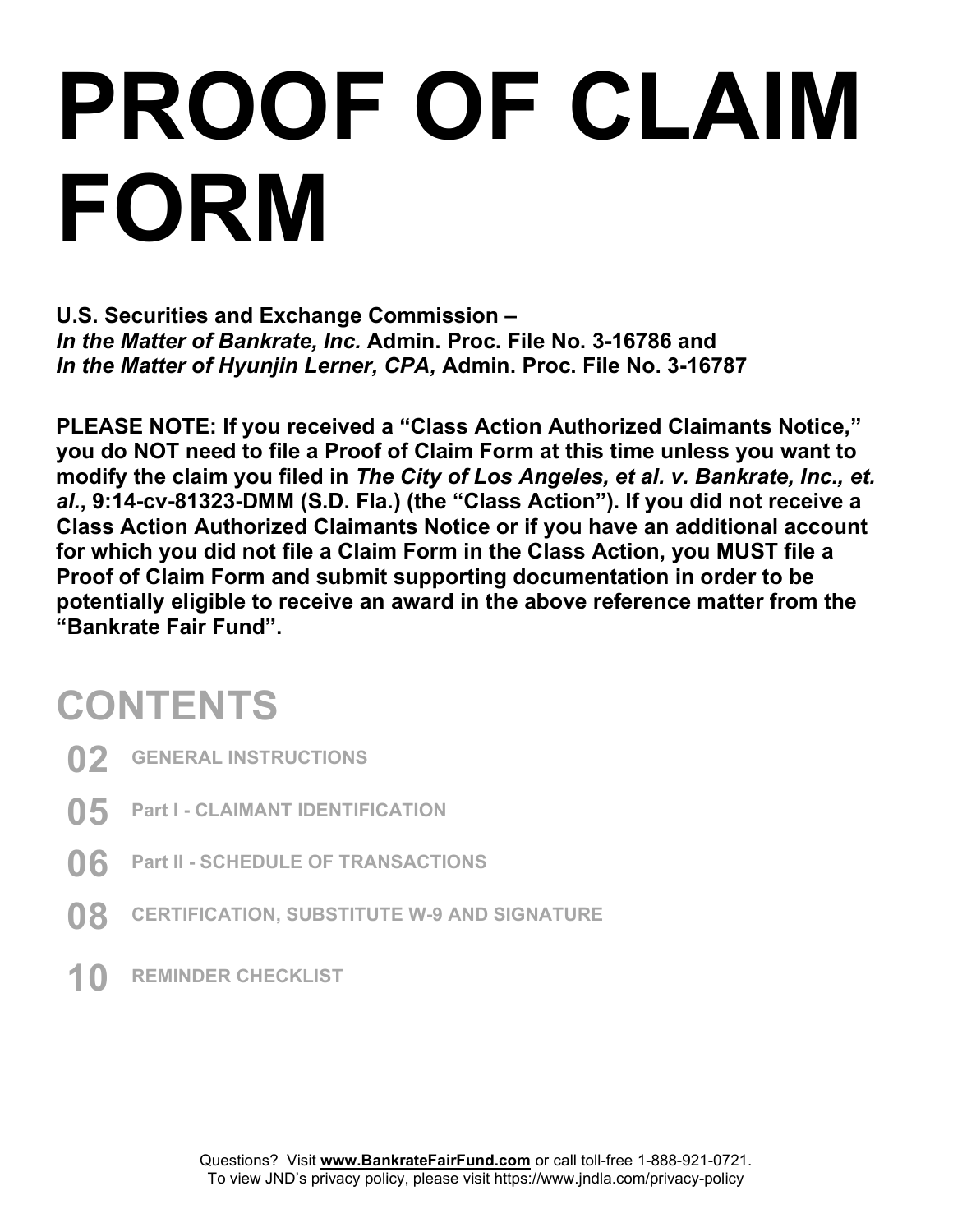## GENERAL INSTRUCTIONS

1. On September 8, 2015, the U.S. Securities and Exchange Commission ("Commission") issued Orders Instituting Cease-and-Desist Proceedings Pursuant to Section 8A of the of the of the Securities Act of 1933 and Section 21C of the Securities Exchange Act of 1934, Making Findings, and Imposing Cease-and-Desist Order and Civil Penalty against Bankrate, Inc. and Hyunjin Lerner (collectively the "Bankrate Orders"). The Bankrate Orders required Bankrate, Inc. to pay a \$15,000,000 civil money penalty and Lerner was ordered to pay disgorgement of \$30,045, prejudgment interest of \$2,571, and a \$150,000 civil money penalty. Simultaneously, the Commission filed a related litigated civil action against Edward DiMaria, Bankrate's former Chief Financial officer, and Matthew Gamsey, former Vice President and director of accounting, in the U.S. District Court for the Southern District of New York ("Civil Action").

2. Pursuant to the Bankrate Orders, Bankrate and Lerner paid a total of \$15,182,616. On May 8, 2017, the Commission issued an order that created a Fair Fund for the funds paid by Bankrate and Lerner ("Bankrate Fair Fund") and provided that other funds could be added to or combined with other funds. Pursuant to their respective judgments in the Civil Action, DiMaria paid \$231,158.56 in disgorgement, prejudgment interest, and civil penalties and Gamsey paid a \$60,000 civil penalty to the Commission, which was transferred into the Fair Fund for distribution with the funds therein. In total, \$15,473,774.56 was paid into the Fair Fund for distribution to harmed investors.

3. The Fair Fund is a "Qualified Settlement Fund" ("QSF"), as defined in Section 468B(g) of the Internal Revenue Code, 26 U.S.C. Section 468B(g), as amended, and the Treasury regulations promulgated thereunder, 26 C.F.R. 1.468B-1 et seq. The distribution from this Fair Fund has tax consequences.

4. You are receiving this Notice to advise you of a distribution of the funds collected in the above referenced proceedings from Bankrate, Lerner, DiMaria and Gamsey to investors who purchased or otherwise acquired Bankrate, Inc. ("Bankrate") common stock ("Eligible Securities") between August 1, 2012 and October 9, 2014, inclusive (the "Relevant Period"), and were damaged thereby. Unless you participated in the related securities class action settlement, to be eligible to participate in the distribution, you must file a completed Proof of Claim on the accompanying form as described below.

5. PLEASE NOTE: If you submitted an approved Claim Form in The City of Los Angeles, et al. v. Bankrate, Inc., et. al., 9:14-cv-81323-DMM (S.D. Fla.) (the "Bankrate Class Action" or "Class Action") in 2017, you do not need to submit another Proof of Claim Form unless you wish to amend your claim to include additional transactions. The trading information you already supplied will be used to determine your Fair Fund claim. DO NOT submit another Proof of Claim Form.

6. If you did not submit a Claim Form in the Bankrate Class Action, include all of your transactions in the approved Bankrate Class Action claim, or your Bankrate Class Action claim was denied, then in order to participate in the Fair Fund established in connection with the Securities and Exchange Commission Administrative Procedures In the Matters of Bankrate, Inc. and Hyunjin Lerner, CPA (File Nos. 3-16786 and 3-16787) (the "Bankrate Fair Fund"), you or your representative must fully complete this Proof of Claim Form. The Proof of Claim Form must be signed by the beneficial owner of Bankrate common stock or by their representative under the penalty of perjury. If you fail to complete the Proof of Claim Form, your claim may be rejected and you may be precluded from any recovery from this action.

7. The interest component of the distribution is U.S. source income. Therefore, before distribution, to ensure that the Fair Fund can comply with its reporting and/or withholding obligations, the Fair Fund must obtain an IRS Form W-9 (for U.S. persons) or IRS Form W-8BEN, W-8BEN-E, W-8IMY, W-8ECI, or W-8EXP. If you are a not a U.S. person, as that term is defined below, then you should not complete the enclosed Substitute IRS Form W-9. Instead, you should complete the IRS Form W-8BEN, W-8BEN-E, or other W-8 series form, which can be obtained from the IRS website: https://www.irs.gov/forms-instructions

Questions? Visit www.BankrateFairFund.com or call toll-free 1-888-921-0721. To view JND's privacy policy, please visit https://www.jndla.com/privacy-policy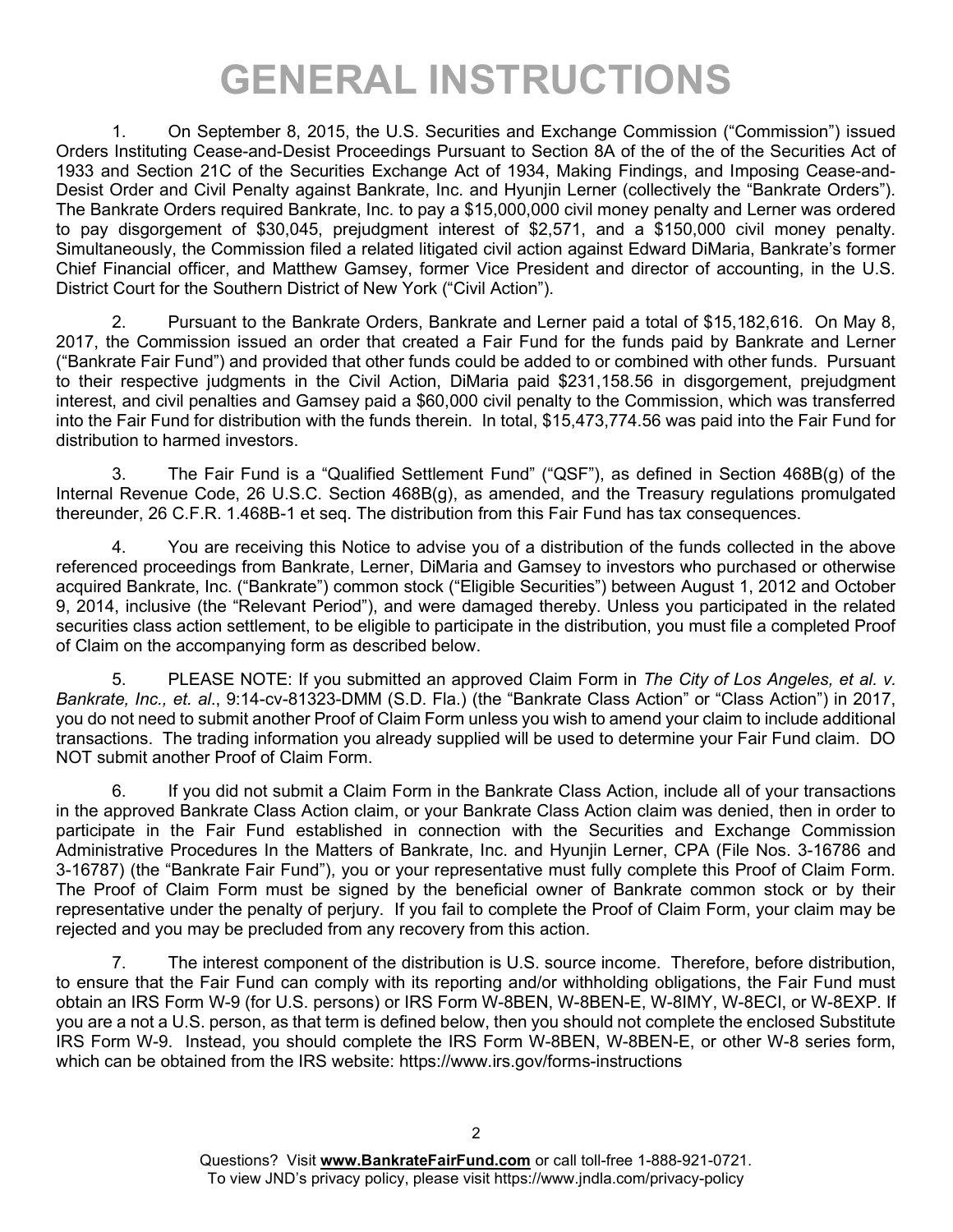- 8. The term "U.S. person" means:
	- A citizen or resident of the United States,
	- A partnership created or organized in the United States or under the law of the United States or of any State, or the District of Columbia,
	- A corporation created or organized in the United States or under the law of the United States or of any State, or the District of Columbia,
	- Any estate or trust other than a foreign estate or foreign trust, (See IRS Code Section 7701(a)(31) for the definition of a foreign estate and a foreign trust), or
	- Any other person that is not a foreign person.

9. Whether or not you submit a Claim Form, in order to be potentially eligible to participate in the distribution, your completed W-9 or W-8 series form must be received by our office no later than February 23, 2021. If the Fair Fund does not receive a valid and complete Form W-9 or W-8 from you, the Fair Fund may be required under the Internal Revenue Code to make certain presumptions about you for purposes of tax reporting and, as applicable, withholding. The Fair Fund may be required to presume the interest is being paid to: (1) a payee subject to 30% withholding under the Foreign Account Tax Compliance Act ("FATCA") and reporting on Form 1042-S; (2) a nonresident alien of the U.S. ("NRA") subject to reporting and 30% NRA withholding and reporting on Form 1042-S; or (3) a U.S. person subject to 24% backup withholding and reporting on Form 1099- INT.

10. You may wish to consult with your tax advisor to determine the appropriate tax treatment for your particular situation.

11. DO NOT use highlighter on the Proof of Claim Form or any supportive documents.

12. Submission of the Proof of Claim Form does not guarantee that you will receive payment.

13. You must mail your completed and signed Proof of Claim Form so that it is postmarked no later than February 23, 2021, addressed as follows:

#### Bankrate Fair Fund c/o JND Legal Administration P.O. Box 91229 Seattle, WA 98111

14. To be considered timely, your Claim Form must be postmarked by the deadline above. Unless your Claim Form is submitted with a postmark, it will be deemed to have been submitted when actually received by the Fund Administrator.

15. Use the Schedule of Transactions in Part II of this Claim Form to supply all required details of your transaction(s) (including free transfers and deliveries) in and holdings of Bankrate common stock. On this schedule, please provide all of the requested information with respect to your holdings, purchases, acquisitions, and sales of Bankrate common stock, regardless of whether such transactions resulted in a profit or a loss. Failure to report all transaction and holding information during the requested time period may result in the rejection of your claim.

16. You must submit supporting documentation for the transactions reported in this Claim Form, such as broker confirmation slips, broker account statements, an authorized statement from your broker reporting information about your transactions, or other similar documents. The Parties and the Fund Administrator do not independently have information about your investments in Bankrate common stock. If such documents are not in your possession, please obtain copies or equivalent documents from your broker. Failure to supply this documentation may result in the rejection of your claim. DO NOT SEND ORIGINAL DOCUMENTS. Please keep a copy of all documents that you send to the Fund Administrator. Also, please do not highlight any portion of the Claim Form or any supporting documents.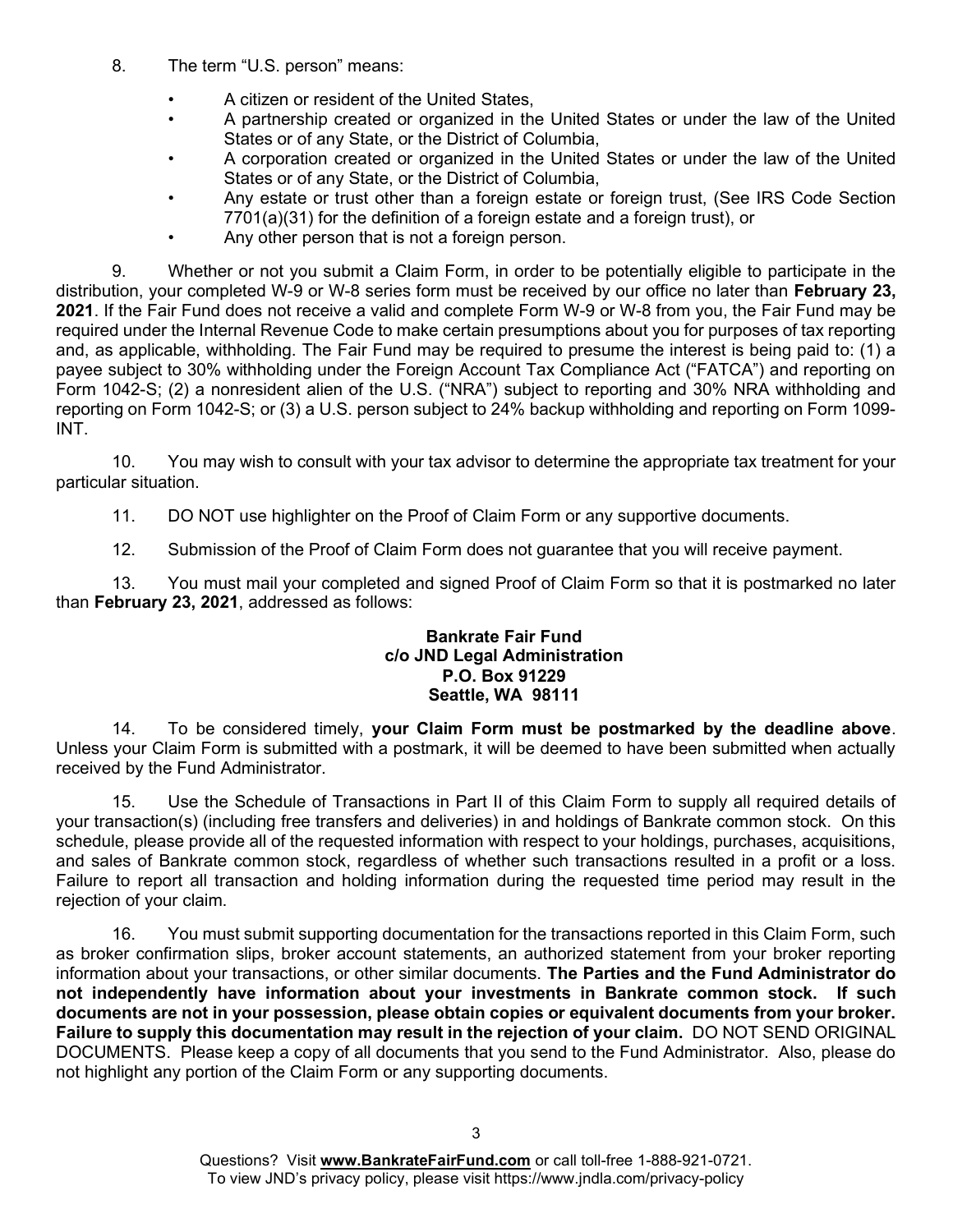17. Separate Claim Forms should be submitted for each separate legal entity (e.g., a claim from joint owners should not include the transactions of just one of the joint owners, and an individual should not combine his or her IRA transactions with transactions made solely in the individual's name). Conversely, a single Claim Form should be submitted on behalf of one legal entity that includes all transactions made by that entity, no matter how many separate accounts that entity has (e.g., a corporation with multiple brokerage accounts should include all transactions made in all accounts on one Claim Form).

18. All joint beneficial owners must each sign this Claim Form and their names must appear in Part I of this Claim Form. If you purchased or otherwise acquired Bankrate common stock during the Relevant Period and held the stock in your name, you are the beneficial owner as well as the record owner and you must sign this Claim Form to participate in the Settlement. If you purchased or otherwise acquired Bankrate common stock during the Relevant Period for your own benefit, but the stock was registered in the name of a third party, such as a nominee or brokerage firm, you are still the beneficial owner of these shares, but the third party is the record owner. The beneficial owner, not the record owner, must sign this Claim Form to be eligible to potentially received a distribution payment from the Bankrate Fair Fund.

19. Agents, executors, administrators, guardians, and trustees must complete and sign the Claim Form on behalf of persons and entities represented by them, and they must:

- (a) expressly state the capacity in which they are acting;
- (b) identify the name, account number, Social Security Number (or taxpayer identification number), address and telephone number of the beneficial owner of (or other person or entity on whose behalf they are acting with respect to) the Bankrate common stock; and
- (c) furnish evidence of their authority to bind to the Claim Form the person or entity on whose behalf they are acting. (Authority to complete and sign a Claim Form cannot be established by stockbrokers demonstrating only that they have discretionary authority to trade securities in another person/entity's accounts.)

20. By submitting this Claim Form, you will be making a request to share in the proceeds of the Fair Fund described in the Notice. If you are NOT a potentially Eligible Claimant (as defined in the Notice), or are an Excluded Party, DO NOT submit a Claim Form. You may not, directly or indirectly, participate in the Fair Fund if you are not an Eligible Claimant. Thus, if you are an Excluded Party or did not purchase or otherwise acquire Bankrate common stock during the Relevant Period, any Claim Form that you submit, or that may be submitted on your behalf, will not be accepted.

21. NOTICE REGARDING ELECTRONIC FILES: Certain claimants with large numbers of transactions may request, or may be requested, to submit information regarding their transactions in electronic files. To obtain the mandatory electronic filing requirements and file layout, you may visit the settlement website at www.BankrateFairFund.com or you may email the Fund Administrator's electronic filing department at RA2SECURITIES@JNDLA.com. Any file not submitted in accordance with the required electronic filing format will be subject to rejection. No electronic files will be considered to have been properly submitted unless the Fund Administrator issues an email after processing your file with your claim number(s) and respective account information. Do not assume that your file has been received or processed until you receive this email. If you do not receive such an email within 10 days of your submission, you should contact the electronic filing department at RA2SECURITIES@JNDLA.com to inquire about your file and confirm it was received and acceptable.

22. If you have questions concerning the Claim Form, or need additional copies of the Claim Form or the Notice, you may contact the Fund Administrator by writing to the above address, by calling the toll-free hotline at 1-888-921-0721 or by sending an email to Info@BankrateFairFund.com, or you may download the documents from www.BankrateFairFund.com. PLEASE NOTE: YOUR CLAIM IS NOT DEEMED SUBMITTED UNTIL YOU RECEIVE AN ACKNOWLEDGEMENT POSTCARD. THE FUND ADMINISTRATOR WILL ACKNOWLEDGE RECEIPT OF YOUR CLAIM FORM BY MAIL, WITHIN 60 DAYS. IF YOU DO NOT RECEIVE AN ACKNOWLEDGEMENT POSTCARD WITHIN 60 DAYS, PLEASE CONTACT THE FUND ADMINISTRATOR.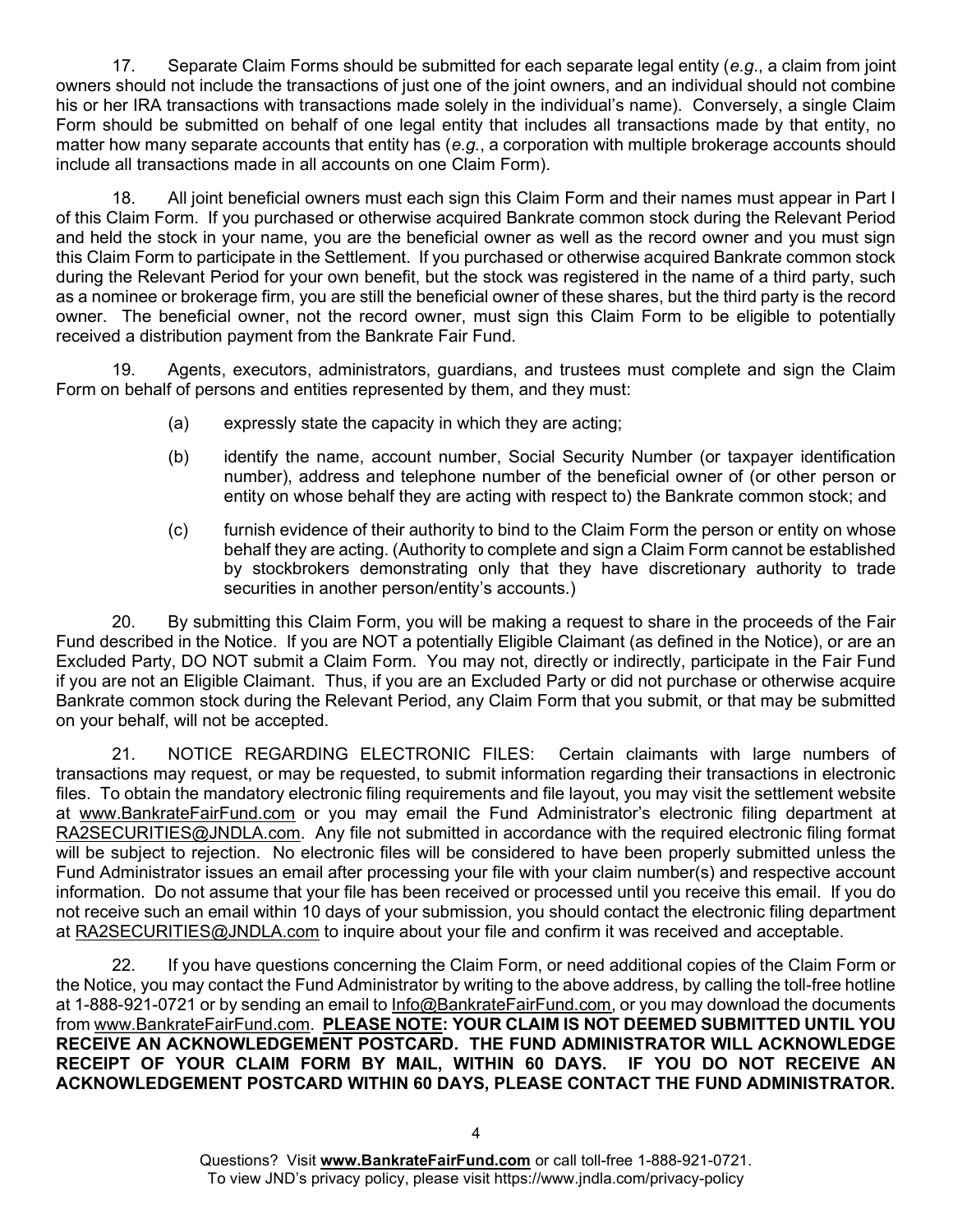# I. CLAIMANT IDENTIFICATION

The Fund Administrator will use the information supplied below for all communications regarding this Claim Form. If this information changes, you MUST notify the Fund Administrator in writing at the address above.

Complete names of all persons and entities must be provided.

| <b>Beneficial Owner's First Name</b>                                                                                                                                              | <b>Beneficial Owner's Last Name</b>                                                                                           |  |
|-----------------------------------------------------------------------------------------------------------------------------------------------------------------------------------|-------------------------------------------------------------------------------------------------------------------------------|--|
|                                                                                                                                                                                   |                                                                                                                               |  |
| Joint Beneficial Owner's First Name (if applicable)                                                                                                                               | Joint Beneficial Owner's Last Name (if applicable)                                                                            |  |
|                                                                                                                                                                                   |                                                                                                                               |  |
| the IRA, please include "IRA" in the "Last Name" box above (e.g., Jones IRA).                                                                                                     | If this claim is submitted for an IRA, and if you would like any check that you MAY be eligible to receive made payable to    |  |
| Entity Name (if the Beneficial Owner is not an individual)                                                                                                                        |                                                                                                                               |  |
|                                                                                                                                                                                   |                                                                                                                               |  |
|                                                                                                                                                                                   | Name of Representative, if applicable (e.g., executor, administrator, trustee, c/o, etc.), if different from Beneficial Owner |  |
|                                                                                                                                                                                   |                                                                                                                               |  |
| <b>Street Address</b>                                                                                                                                                             |                                                                                                                               |  |
|                                                                                                                                                                                   |                                                                                                                               |  |
| City                                                                                                                                                                              | State/Province<br>Zip Code                                                                                                    |  |
|                                                                                                                                                                                   |                                                                                                                               |  |
| Foreign Postal Code (if applicable)                                                                                                                                               | Foreign Country (if applicable)                                                                                               |  |
|                                                                                                                                                                                   |                                                                                                                               |  |
| Telephone Number (Day)                                                                                                                                                            | Telephone Number (Evening)                                                                                                    |  |
|                                                                                                                                                                                   |                                                                                                                               |  |
| Email Address (email address is not required, but if you provide it you authorize the Claims Administrator to use it in<br>providing you with information relevant to this claim) |                                                                                                                               |  |
|                                                                                                                                                                                   |                                                                                                                               |  |
| Account Number (where securities were traded) <sup>1</sup>                                                                                                                        |                                                                                                                               |  |

<sup>1</sup> If the account number is unknown, you may leave blank. If filing for more than one account for the same legal entity, you may write "multiple." Please see ¶4 of the General Instructions below for more information on when to file separate Claim Forms for multiple accounts.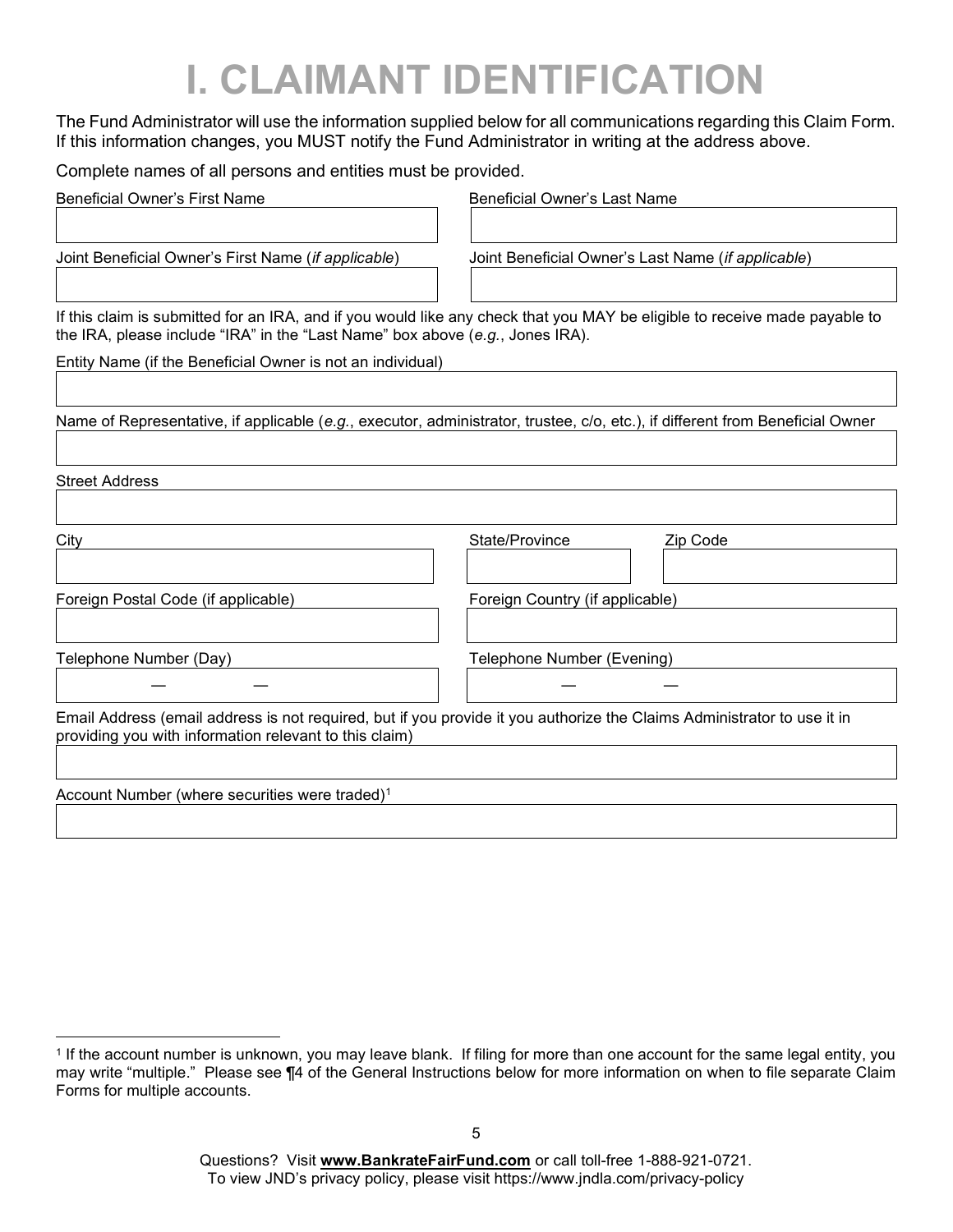### II. SCHEDULE OF TRANSACTIONS IN BANKRATE COMMON STOCK

Please be sure to include proper documentation with your Claim Form as described in detail in the General Instructions above. Do not include information regarding securities other than Bankrate common stock.

| 1. BEGINNING HOLDINGS OF BANKRATE COMMON STOCK - State the total<br>number of shares of Bankrate common stock held as of the close of trading on<br>July 31, 2012. (Must be documented.) If none, write "zero" or "0."                                                                                                                                                                                                                                  |                                                          |                                                           |                                                                                                       | <b>Proof of Position</b><br><b>Enclosed</b><br>N               |
|---------------------------------------------------------------------------------------------------------------------------------------------------------------------------------------------------------------------------------------------------------------------------------------------------------------------------------------------------------------------------------------------------------------------------------------------------------|----------------------------------------------------------|-----------------------------------------------------------|-------------------------------------------------------------------------------------------------------|----------------------------------------------------------------|
| 2. PURCHASES/ACQUISITIONS OF BANKRATE COMMON STOCK ON THE OPEN<br>MARKET DURING THE PERIOD FROM AUGUST 1, 2012 THROUGH AND<br>JANUARY 7, 2015 - Separately list each and<br><b>INCLUDING</b><br>every<br>purchase/acquisition (including free receipts) of Bankrate common stock on the open<br>market from after the opening of trading on August 1, 2012 through and including the<br>close of trading on January 7, 2015. (Must be documented.) $^2$ |                                                          |                                                           |                                                                                                       |                                                                |
|                                                                                                                                                                                                                                                                                                                                                                                                                                                         |                                                          |                                                           |                                                                                                       |                                                                |
| Date of Purchase/<br><b>Acquisition (List</b><br>Chronologically)<br>(Month/Day/Year)                                                                                                                                                                                                                                                                                                                                                                   | <b>Number of Shares</b><br>Purchased/<br><b>Acquired</b> | Purchase/<br><b>Acquisition</b><br><b>Price Per Share</b> | <b>Total Purchase/</b><br><b>Acquisition Price</b><br>(excluding all fees,<br>taxes, and commissions) | Proof of<br>Purchase/<br><b>Acquisition</b><br><b>Enclosed</b> |
|                                                                                                                                                                                                                                                                                                                                                                                                                                                         |                                                          | \$                                                        | \$                                                                                                    | N                                                              |
|                                                                                                                                                                                                                                                                                                                                                                                                                                                         |                                                          | \$                                                        | \$                                                                                                    | N                                                              |
|                                                                                                                                                                                                                                                                                                                                                                                                                                                         |                                                          | \$                                                        | \$                                                                                                    | N                                                              |

<sup>&</sup>lt;sup>2</sup> PLEASE NOTE: Information requested with respect to your purchases/acquisitions of Bankrate common stock from after the opening of trading on October 10, 2014 through and including the close of trading on January 7, 2015 is needed in order to balance your claim; purchases/acquisitions of Bankrate common stock during this period, however, are not eligible and will not be used for purposes of calculating your Recognized Loss pursuant to the Plan of Allocation.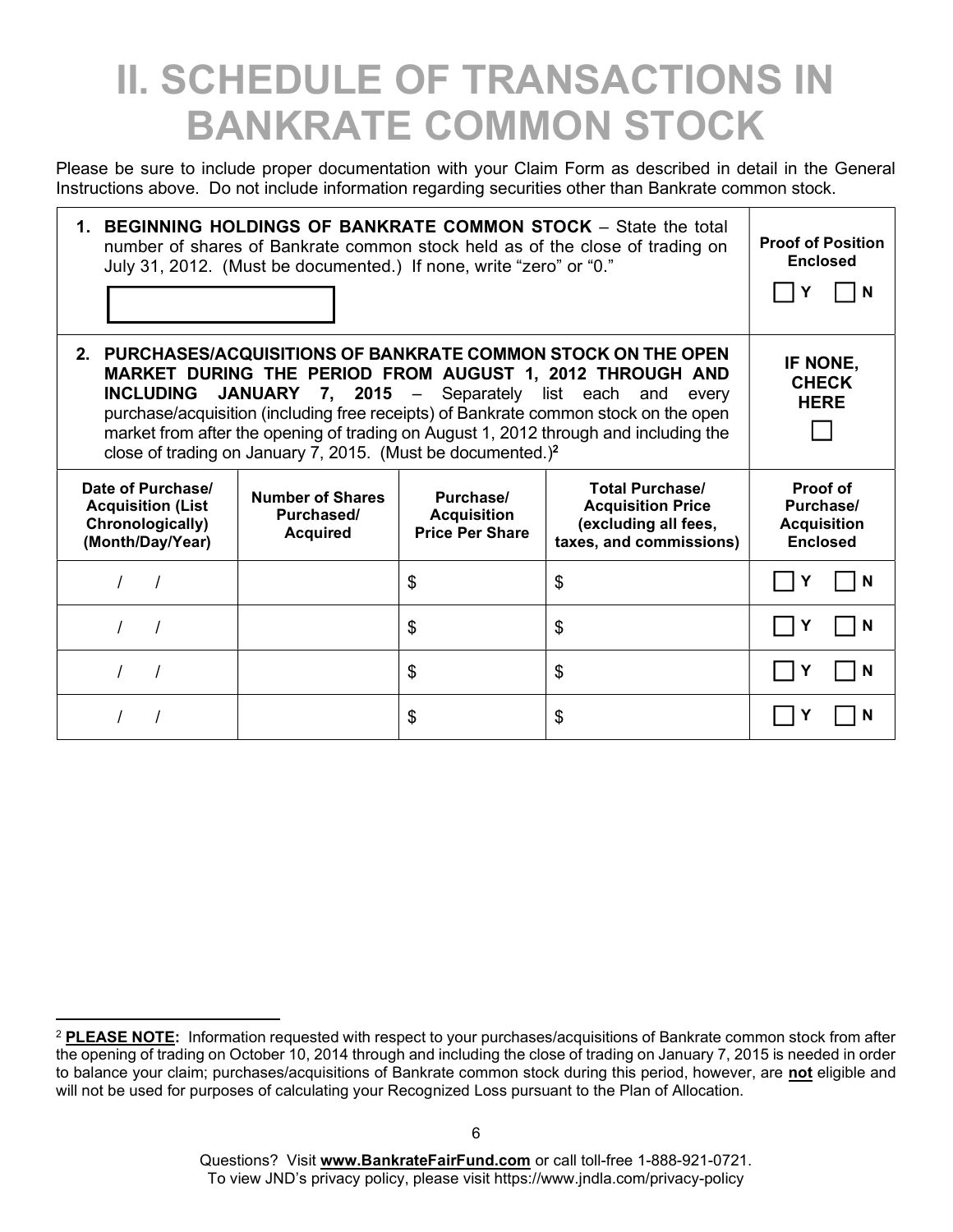| 3. SALES OF BANKRATE COMMON STOCK DURING THE PERIOD FROM<br><b>AUGUST 1, 2012 THROUGH AND INCLUDING JANUARY 7, 2015 - Separately</b><br>list each and every sale/disposition (including free deliveries) of Bankrate common<br>stock from after the opening of trading on August 1, 2012 through and including<br>the close of trading on January 7, 2015. (Must be documented.) |                                                  |                                       |                                                                            | IF NONE,<br><b>CHECK HERE</b>           |
|----------------------------------------------------------------------------------------------------------------------------------------------------------------------------------------------------------------------------------------------------------------------------------------------------------------------------------------------------------------------------------|--------------------------------------------------|---------------------------------------|----------------------------------------------------------------------------|-----------------------------------------|
| Date of Sale<br>(List Chronologically)<br>(Month/Day/Year)                                                                                                                                                                                                                                                                                                                       | Number of<br><b>Shares Sold</b>                  | <b>Sale Price</b><br><b>Per Share</b> | <b>Total Sale Price</b><br>(excluding all fees,<br>taxes, and commissions) | <b>Proof of Sale</b><br><b>Enclosed</b> |
|                                                                                                                                                                                                                                                                                                                                                                                  |                                                  | \$                                    | \$                                                                         | N                                       |
|                                                                                                                                                                                                                                                                                                                                                                                  |                                                  | \$                                    | \$                                                                         | N                                       |
|                                                                                                                                                                                                                                                                                                                                                                                  |                                                  | \$                                    | \$                                                                         | N                                       |
|                                                                                                                                                                                                                                                                                                                                                                                  |                                                  | \$                                    | \$                                                                         | N                                       |
| 4. ENDING HOLDINGS – State the total number of shares of Bankrate common stock<br>held as of the close of trading on January 7, 2015. (Must be documented.) If none,<br>write "zero" or "0."                                                                                                                                                                                     | <b>Proof of Position</b><br><b>Enclosed</b><br>N |                                       |                                                                            |                                         |

IF YOU REQUIRE ADDITIONAL SPACE FOR THE SCHEDULE ABOVE, ATTACH EXTRA SCHEDULES IN THE SAME FORMAT. PRINT THE BENEFICIAL OWNER'S FULL NAME AND LAST FOUR DIGITS OF SOCIAL SECURITY/TAXPAYER IDENTIFICATION NUMBER ON EACH ADDITIONAL PAGE. IF YOU DO ATTACH EXTRA SCHEDULES, CHECK THIS BOX.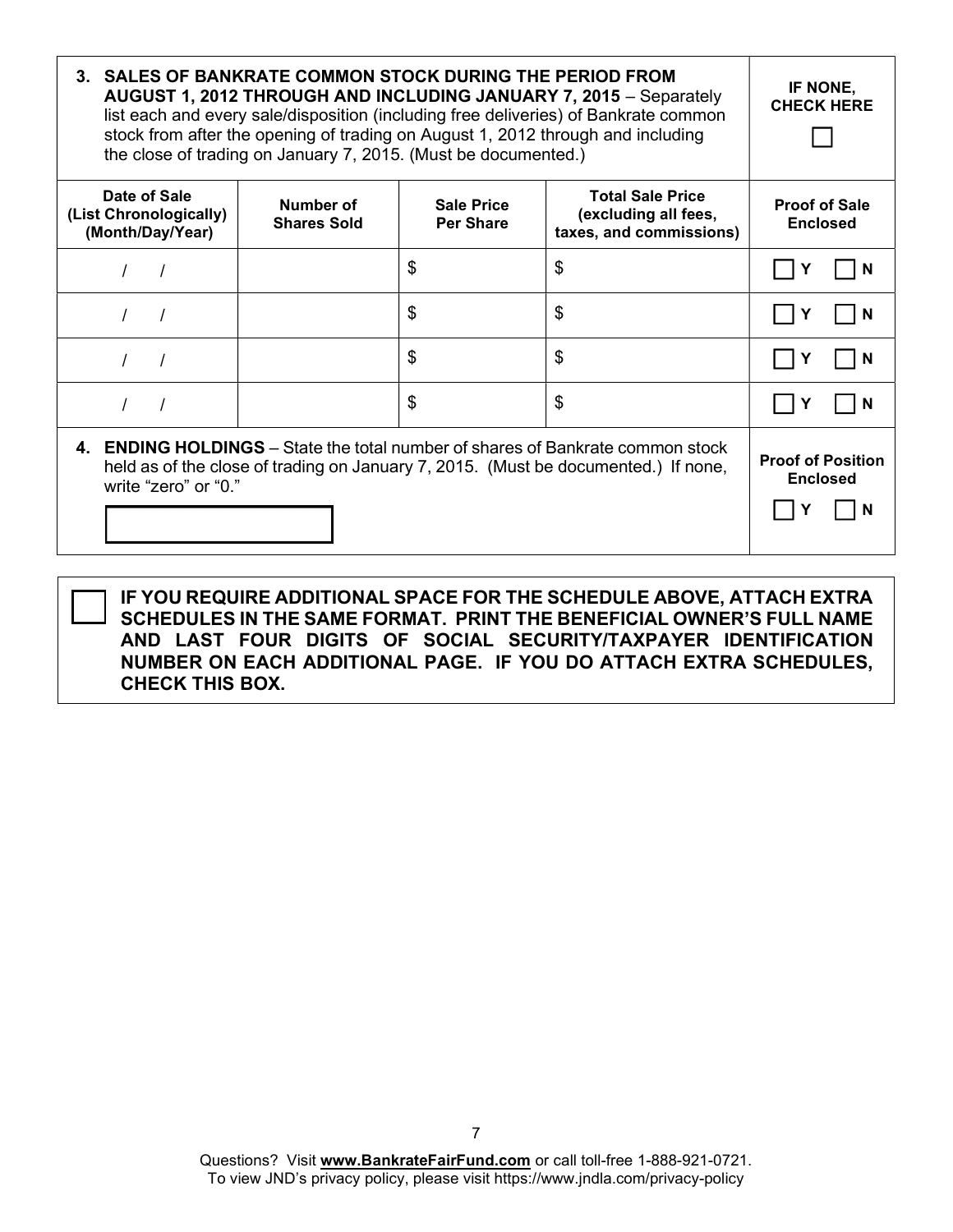### III. CERTIFICATION, SUBSTITUTE W-9 AND SIGNATURE

The undersigned represents and certifies UNDER PENALTY OF PERJURY that:

- 1. I am NOT:
	- (a) a Respondent;
	- (b) a member of the immediate family (spouse or children) of any Respondent;
	- (c) an officer or director, or former officer or director, of Bankrate during the Relevant Period;
	- (d) a firm, trust, corporation, officer, or other entity in which any Respondent has or had a controlling interest;
	- (e) one of Bankrate's directors' and officers' liability insurance carriers, or any affiliates or subsidiaries thereof;
	- (f) the legal representatives, heirs, successors-in-interest or assigns of any such excluded persons or entities; or
	- (g) a Person whose only acquisition of Eligible Securities during the Relevant Period was via gift or inheritance if the person from which the Eligible Securities were received did not themselves acquire the Eligible Securities during the Relevant Period.

2. I understand that the Fund Administrator may require additional information from me in order to validate or pay my claim, and I agree to provide any information requested by the Fund Administrator for those purposes;

3. I agree that under no circumstances shall the Fund Administrator or its agents incur any liability to me or to any other Person if it makes a distribution in accordance with the list of all Eligible Claimants as approved by the Commission and that I am enjoined from taking any action in contravention of this provision;

4. I agree that upon receipt and acceptance by me of a distribution from the Bankrate Fair Fund, I shall be deemed to have released all claims that I may have against the Fund Administrator and its agents and shall be deemed enjoined from prosecuting or asserting any such claims;

5. If I am a custodian, trustee, or professional investing on behalf of and representing more than one claimant in a pooled investment fund or entity, I also attest that any distribution received will be allocated for the benefit of current or former pooled investors and not for the benefit of management;

6. If signing this Proof of Claim Form on behalf of a corporation, partnership or other business entity, I have the legal authority to act on its behalf and execute this Proof of Claim Form;

7. I agree to submit to the jurisdiction of the Securities and Exchange Commission for all purposes relating to this claim;

8. I (we) have read my (our) foregoing Proof of Claim Form, including any attachments and enclosures, and that the Proof of Claim Form including any attachments and enclosures is true and correct in every aspect; and

9. I (we) have not authorized nor am aware of anyone else who has filed a Proof of Claim Form on my (our) behalf for the same losses covered in this Proof of Claim Form.

8

Questions? Visit www.BankrateFairFund.com or call toll-free 1-888-921-0721. To view JND's privacy policy, please visit https://www.jndla.com/privacy-policy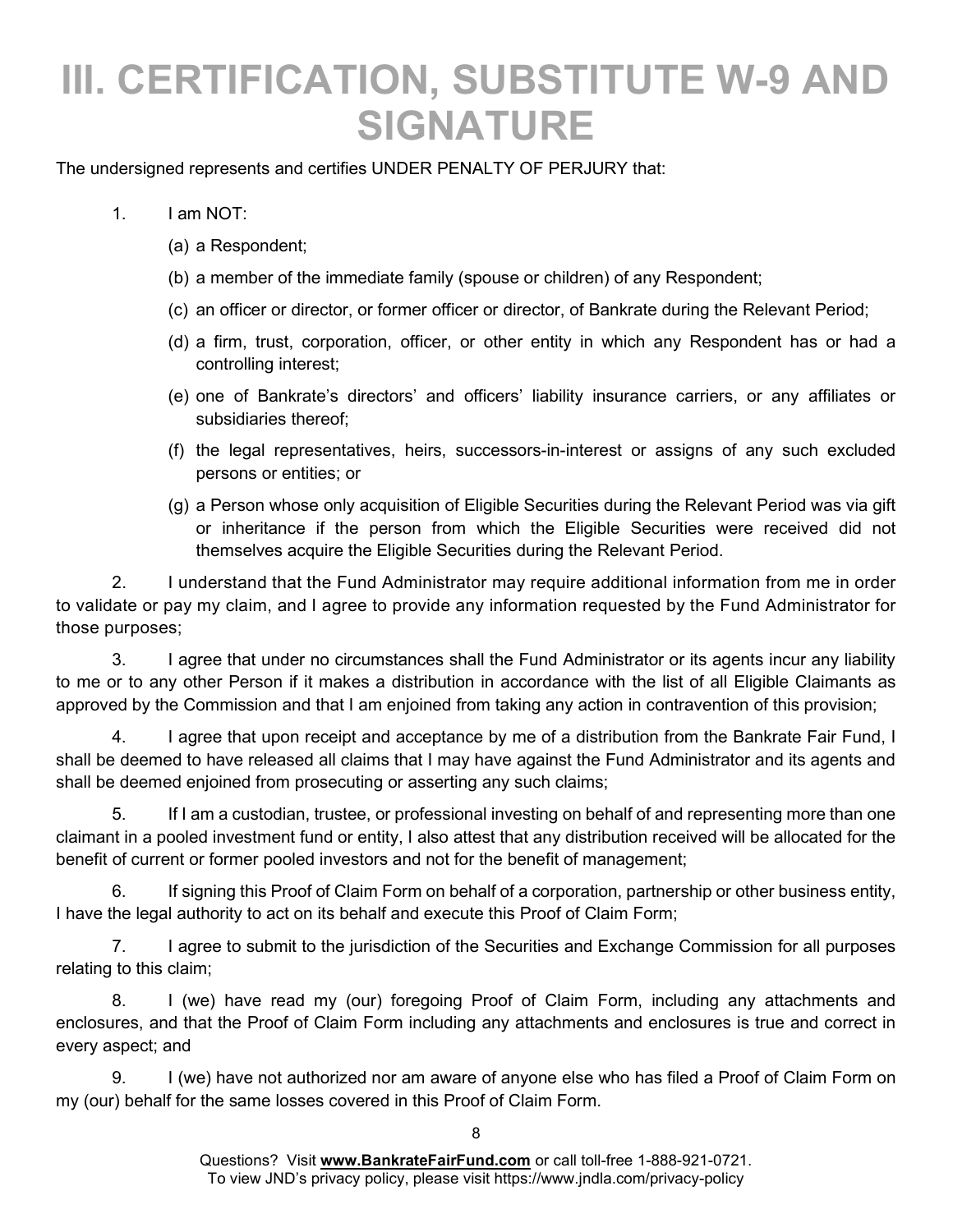#### Certification and Substitute FORM W-9

Social Security Number / Taxpayer Identification Number:

Exempt Payee Code (if any) Exemption from FATCA reporting code (if any)

Check appropriate box for federal tax classification:

 $\Box$  Individual  $\Box$  C Corporation  $\Box$  S Corporation  $\Box$  Partnership  $\Box$  Trust/Estate

Other \_\_\_\_\_\_\_\_\_\_\_\_\_\_\_\_\_\_\_\_\_\_\_\_\_\_\_\_\_\_\_\_\_\_\_\_\_\_\_\_\_\_\_\_\_\_\_\_\_\_\_\_\_\_\_\_\_\_\_\_\_\_\_

l

 $\Box$  Limited Liability Company - choose tax classification  $\Box$  C Corporation  $\Box$  S Corporation  $\Box$  Partnership

Print your name as it appears on your federal income tax return:

First Name and Last Name, for Individuals. Entity Name for businesses and trusts.

Under penalties of perjury, I certify that:

- 1. The number shown on this form is my correct taxpayer identification number; and
- 2. I am not subject to backup withholding because: (a) I am exempt from backup withholding, or (b) I have not been notified by the Internal Revenue Service (IRS) that I am subject to backup withholding as a result of a failure to report all interest or dividends, or (c) the IRS has notified me that I am no longer subject to backup withholding; and
- 3. I am a U.S. citizen or other U.S. person (including a U.S. resident alien); and
- 4. The FATCA code(s) entered on this form (if any) indicating that I am exempt from FATCA reporting is correct.

Note: If you have been notified by the IRS that you are subject to backup withholding, you must cross out item 2 above.

UNDER THE PENALTIES OF PERJURY, I (WE) CERTIFY THAT ALL OF THE INFORMATION PROVIDED BY ME (US) ON THIS FORM IS TRUE, CORRECT, AND COMPLETE, AND THAT THE DOCUMENTS, IF ANY, SUBMITTED HEREWITH ARE TRUE AND CORRECT COPIES OF WHAT THEY PURPORT TO BE.

| Executed this<br>day of                                                                                         | ın<br>(Month/Year)<br>(City/State/Country)                                                                      |
|-----------------------------------------------------------------------------------------------------------------|-----------------------------------------------------------------------------------------------------------------|
| (Sign your name here)                                                                                           | (Sign your name here)                                                                                           |
| (Type or Print your name here)                                                                                  | (Type or Print your name here)                                                                                  |
| Capacity of person signing, if other than an individual,<br>e.g., executor, president, trustee, custodian, etc. | Capacity of person signing, if other than an individual,<br>e.g., executor, president, trustee, custodian, etc. |

Questions? Visit www.BankrateFairFund.com or call toll-free 1-888-921-0721. To view JND's privacy policy, please visit https://www.jndla.com/privacy-policy